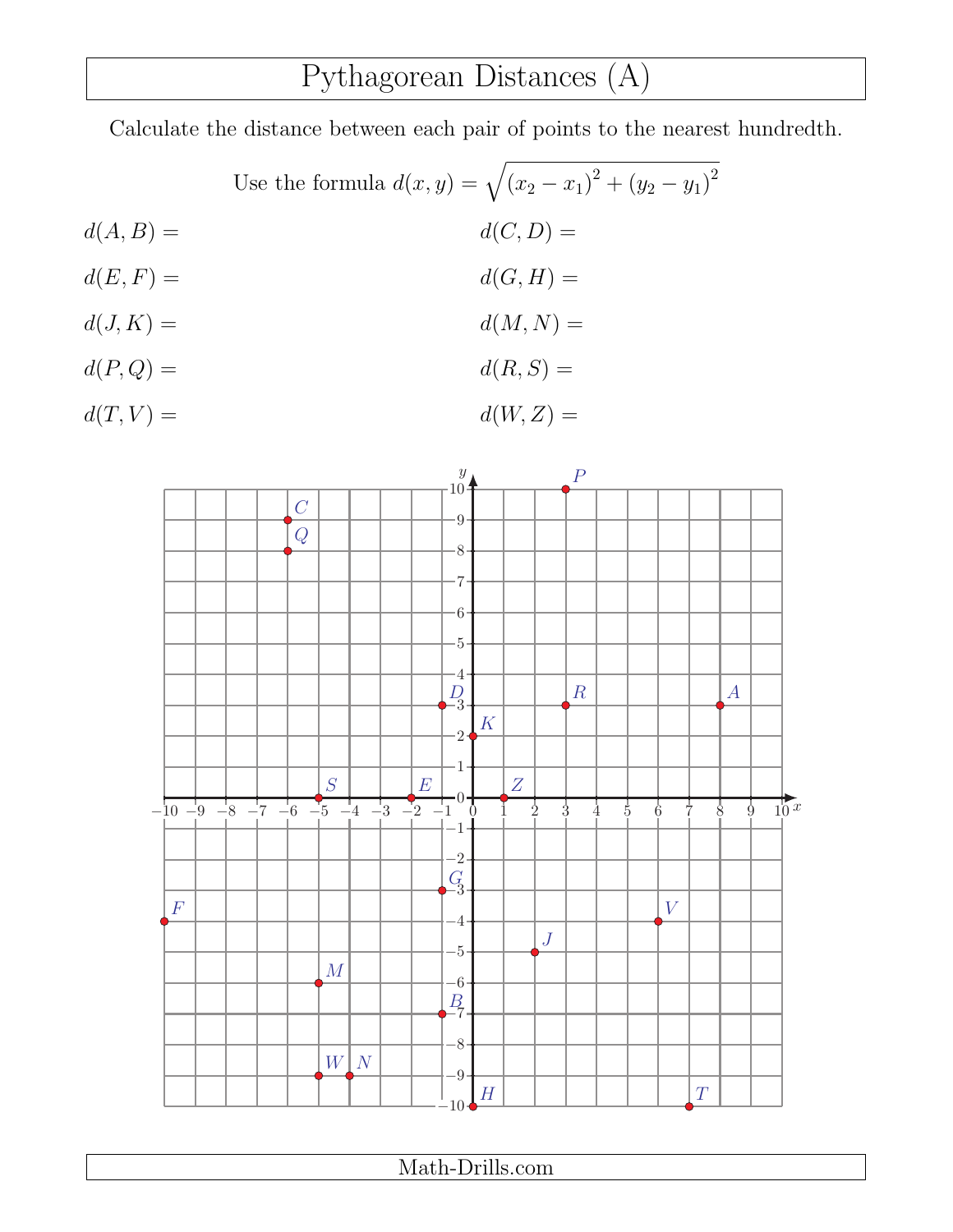### Pythagorean Distances (A) Answers

Calculate the distance between each pair of points to the nearest hundredth.

Use the formula  $d(x, y) = \sqrt{(x_2 - x_1)^2 + (y_2 - y_1)^2}$  $d(A, B) = 13.45 \text{ units}$   $d(C, D) = 7.81 \text{ units}$  $d(E, F) = 8.94 \text{ units}$   $d(G, H) = 7.07 \text{ units}$  $d(J, K) = 7.28 \text{ units}$   $d(M, N) = 3.16 \text{ units}$  $d(P,Q) = 9.22 \text{ units}$   $d(R, S) = 8.54 \text{ units}$  $d(T, V) = 6.08$  units  $d(W, Z) = 10.82$  units

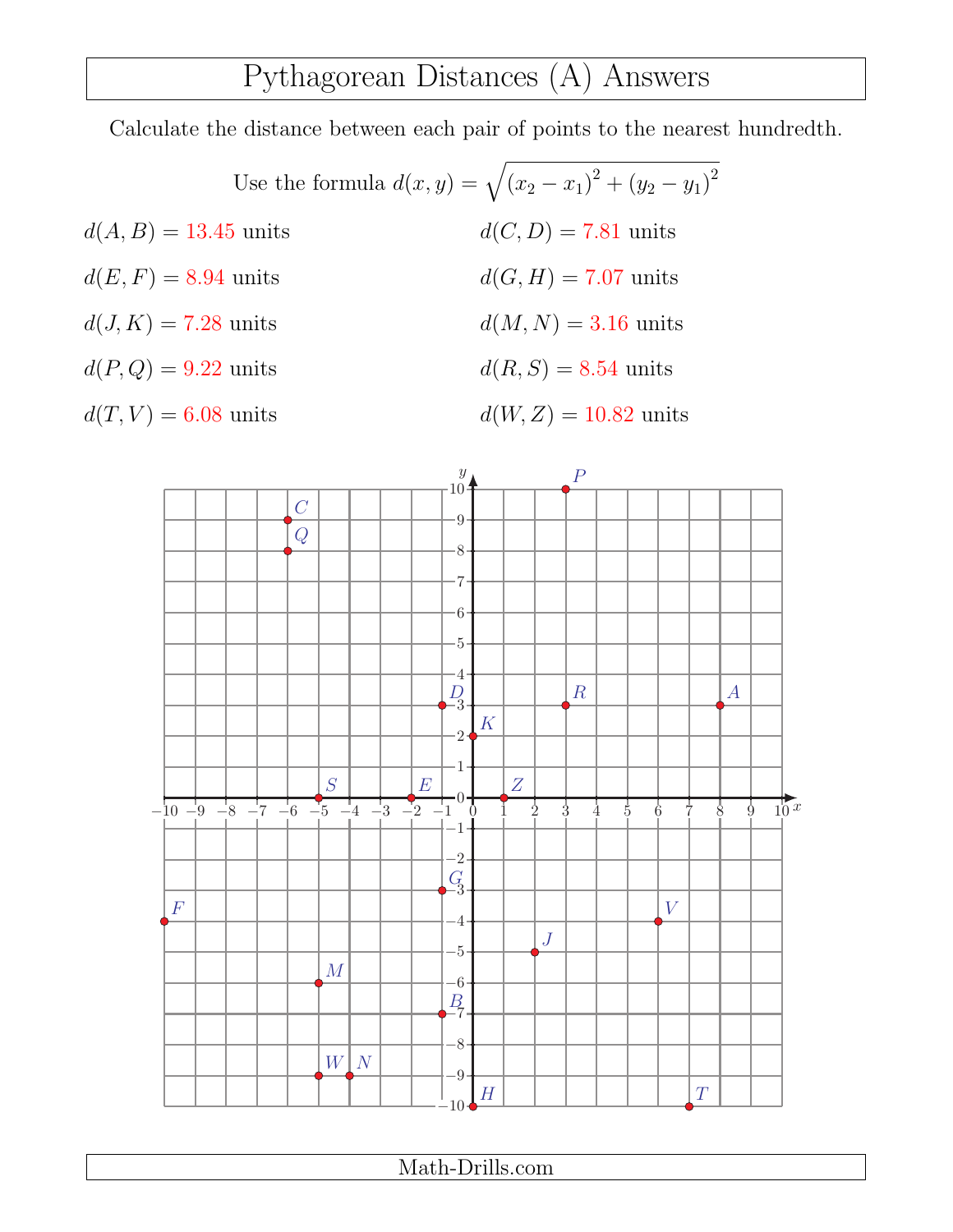## Pythagorean Distances (B)

Calculate the distance between each pair of points to the nearest hundredth.

Use the formula  $d(x, y) = \sqrt{(x_2 - x_1)^2 + (y_2 - y_1)^2}$  $d(A, B) = d(C, D) =$  $d(E, F) = d(G, H) =$  $d(J, K) = d(M, N) =$  $d(P,Q) = d(R, S) =$  $d(T, V) = d(W, Z) =$ 

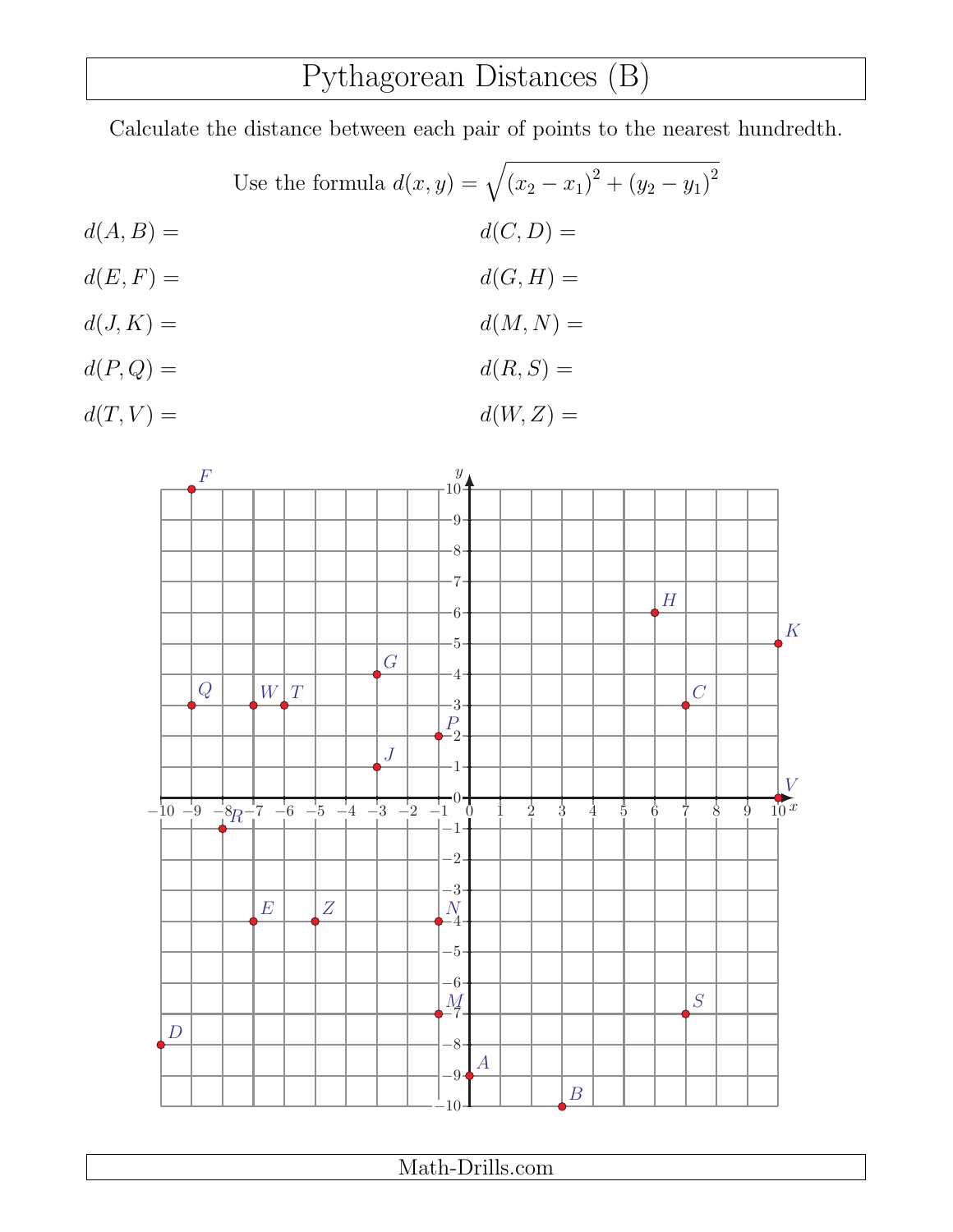### Pythagorean Distances (B) Answers

Calculate the distance between each pair of points to the nearest hundredth.

Use the formula  $d(x, y) = \sqrt{(x_2 - x_1)^2 + (y_2 - y_1)^2}$  $d(A, B) = 3.16$  units  $d(C, D) = 20.25$  units  $d(E, F) = 14.14 \text{ units}$   $d(G, H) = 9.22 \text{ units}$  $d(J, K) = 13.6 \text{ units}$   $d(M, N) = 3 \text{ units}$  $d(P,Q) = 8.06 \text{ units}$   $d(R, S) = 16.16 \text{ units}$  $d(T, V) = 16.28 \text{ units}$   $d(W, Z) = 7.28 \text{ units}$ 

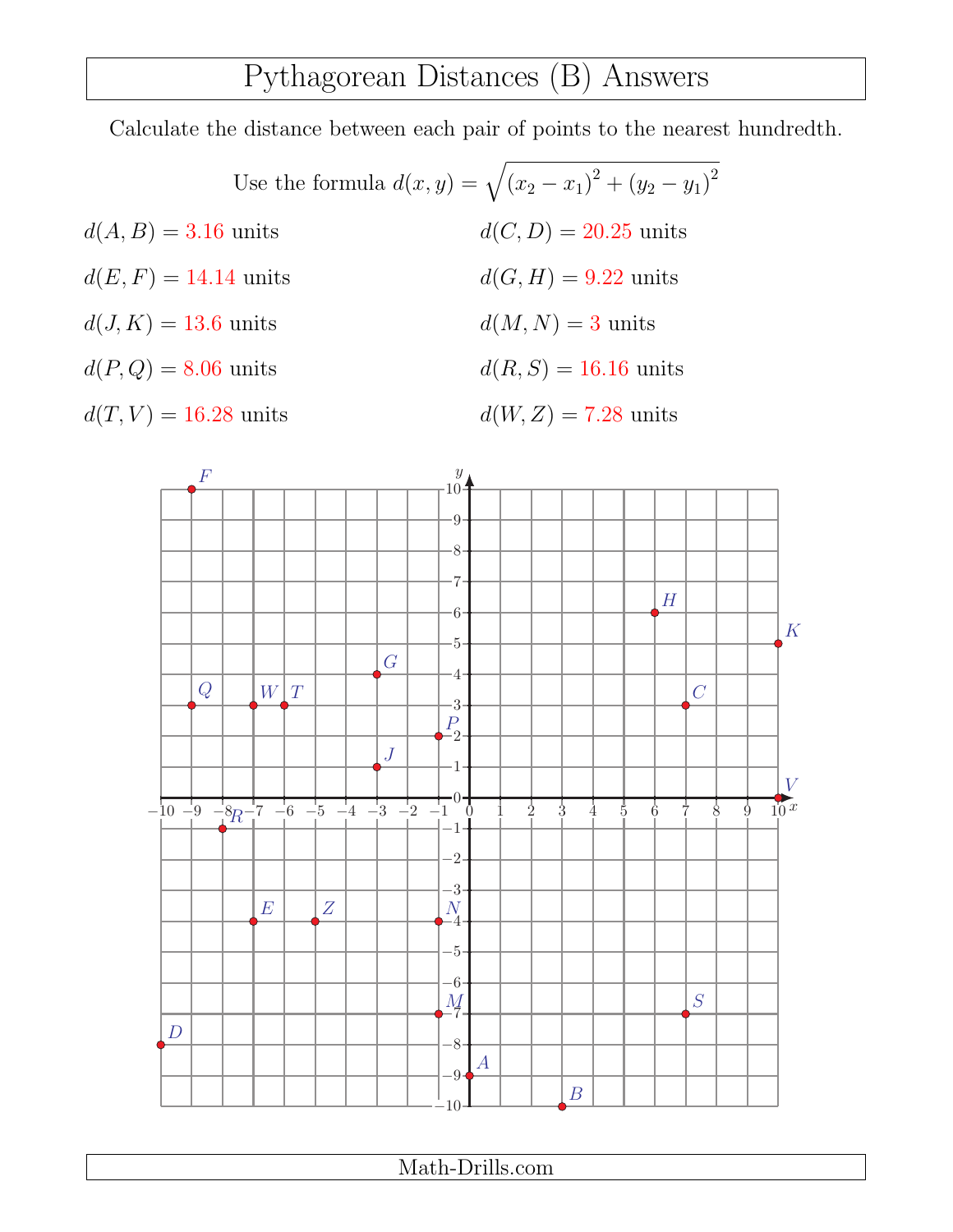## Pythagorean Distances (C)

Calculate the distance between each pair of points to the nearest hundredth.

Use the formula  $d(x, y) = \sqrt{(x_2 - x_1)^2 + (y_2 - y_1)^2}$  $d(A, B) = d(C, D) =$  $d(E, F) = d(G, H) =$  $d(J, K) = d(M, N) =$  $d(P,Q) = d(R, S) =$ 

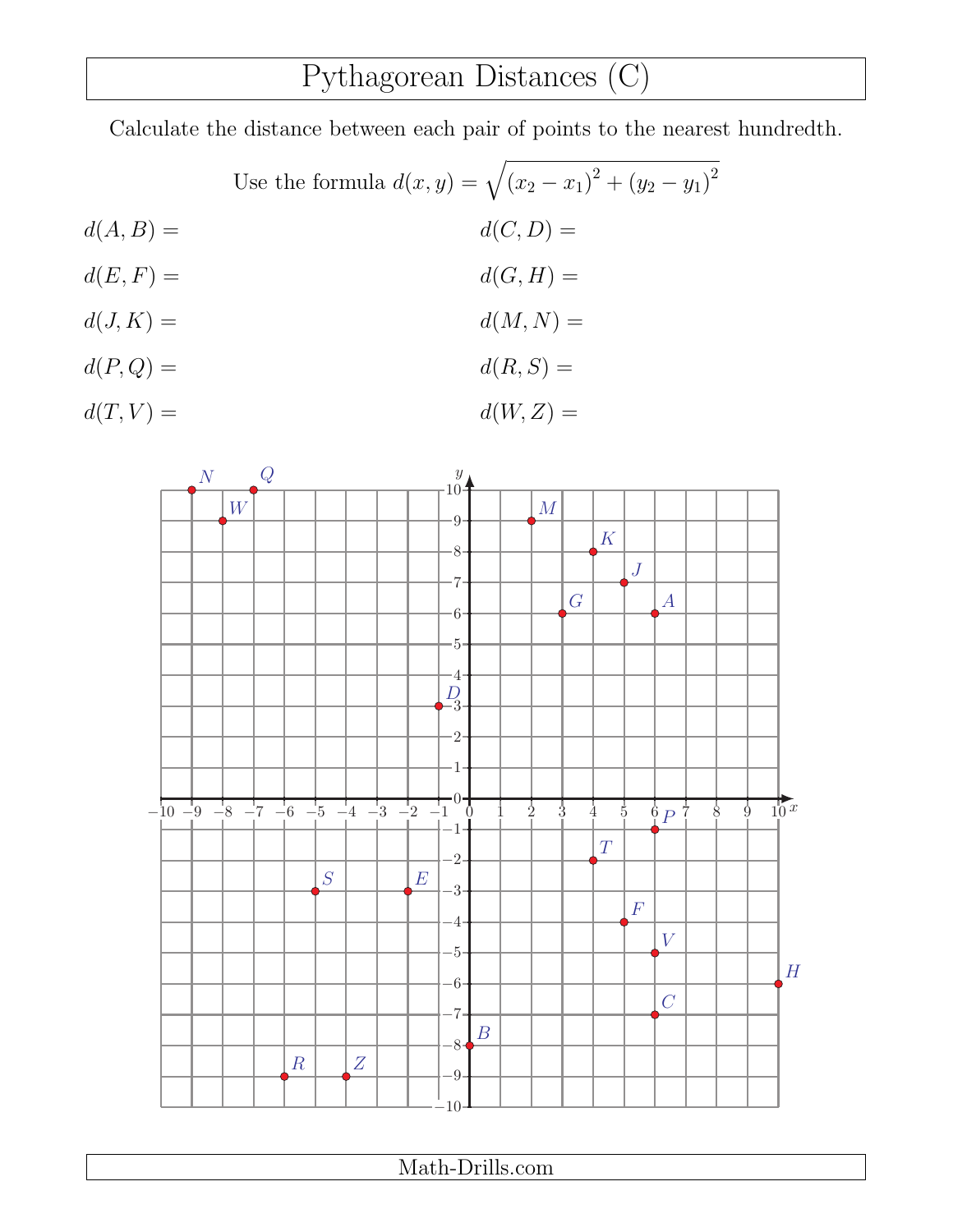### Pythagorean Distances (C) Answers

Calculate the distance between each pair of points to the nearest hundredth.

Use the formula  $d(x, y) = \sqrt{(x_2 - x_1)^2 + (y_2 - y_1)^2}$  $d(A, B) = 15.23 \text{ units}$   $d(C, D) = 12.21 \text{ units}$  $d(E, F) = 7.07 \text{ units}$   $d(G, H) = 13.89 \text{ units}$  $d(J, K) = 1.41$  units  $d(M, N) = 11.05$  units  $d(P,Q) = 17.03 \text{ units}$   $d(R, S) = 6.08 \text{ units}$  $d(T, V) = 3.61 \text{ units}$   $d(W, Z) = 18.44 \text{ units}$ 

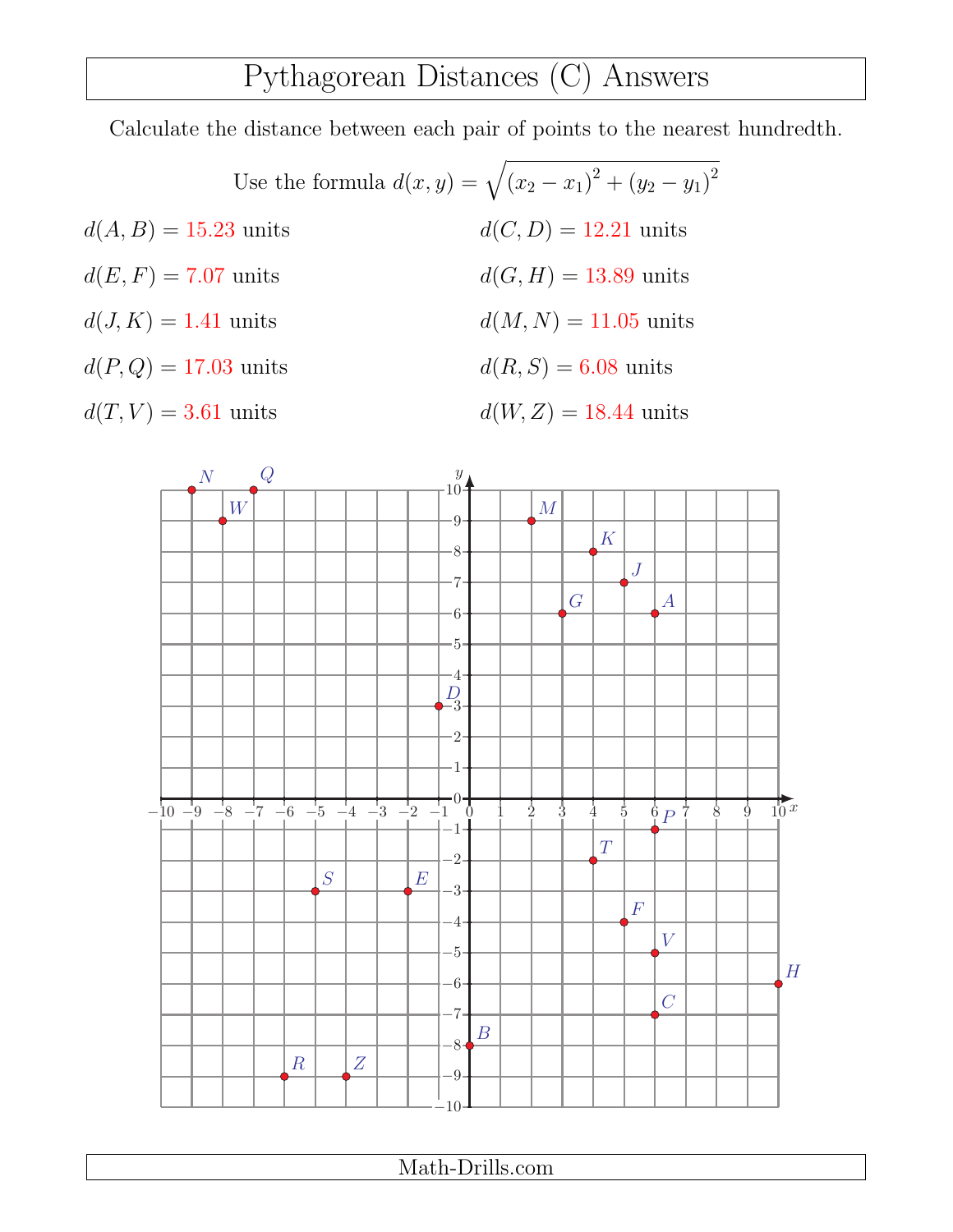## Pythagorean Distances (D)

Calculate the distance between each pair of points to the nearest hundredth.

Use the formula  $d(x, y) = \sqrt{(x_2 - x_1)^2 + (y_2 - y_1)^2}$  $d(A, B) = d(C, D) =$  $d(E, F) = d(G, H) =$  $d(J, K) = d(M, N) =$  $d(P,Q) = d(R, S) =$ 

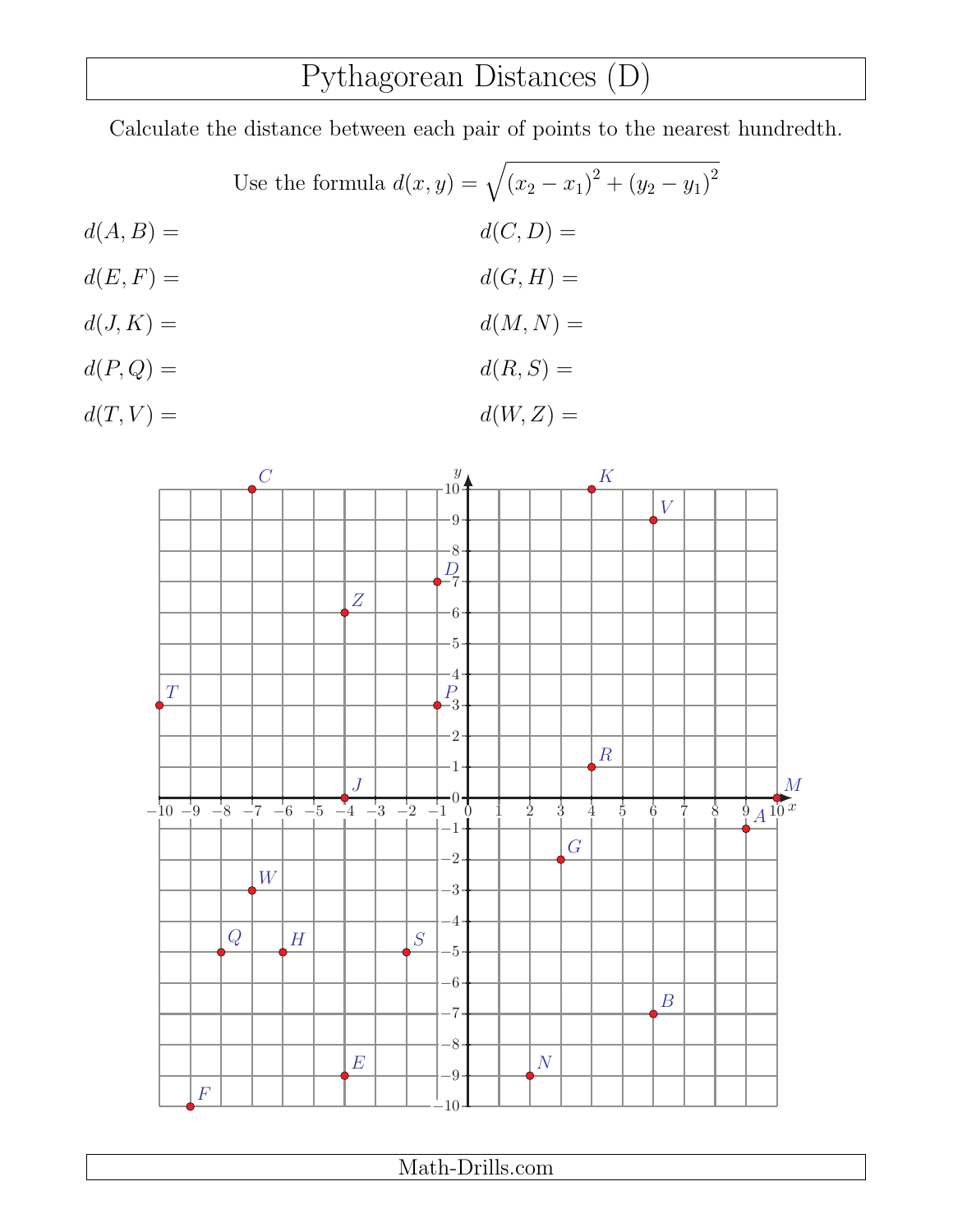#### Pythagorean Distances (D) Answers

Calculate the distance between each pair of points to the nearest hundredth.

Use the formula  $d(x, y) = \sqrt{(x_2 - x_1)^2 + (y_2 - y_1)^2}$  $d(A, B) = 6.71 \text{ units}$   $d(C, D) = 6.71 \text{ units}$  $d(E, F) = 5.1 \text{ units}$   $d(G, H) = 9.49 \text{ units}$  $d(J, K) = 12.81$  units  $d(M, N) = 12.04$  units  $d(P,Q) = 10.63 \text{ units}$   $d(R, S) = 8.49 \text{ units}$  $d(T, V) = 17.09 \text{ units}$   $d(W, Z) = 9.49 \text{ units}$ 

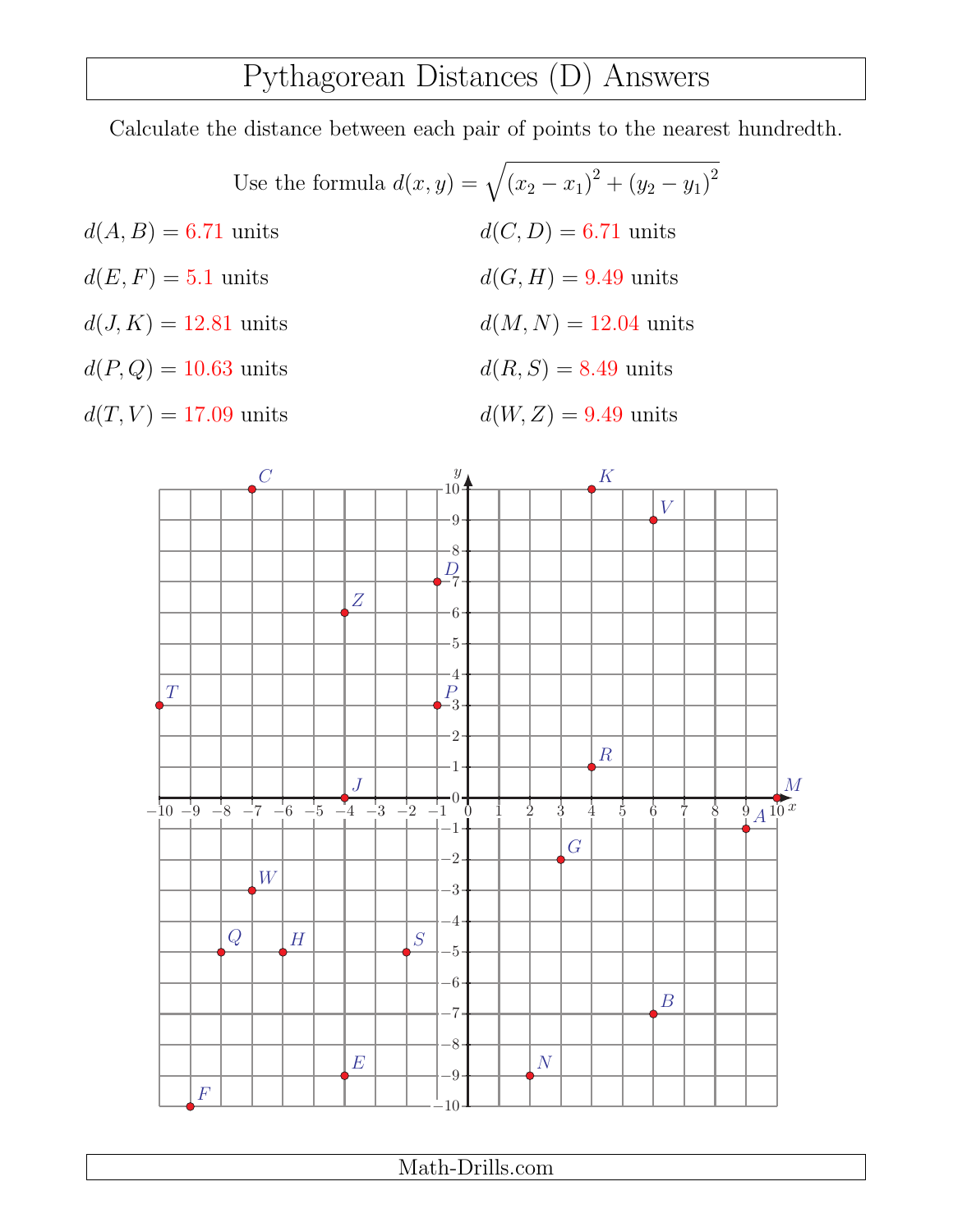# Pythagorean Distances (E)

Calculate the distance between each pair of points to the nearest hundredth.

Use the formula 
$$
d(x, y) = \sqrt{(x_2 - x_1)^2 + (y_2 - y_1)^2}
$$

$$
d(A, B) = d(E, F) = d(G, H) = d(M, N) = d(P, Q) = d(R, S) = d(R, S) =
$$

 $d(T, V) = d(W, Z) =$ 

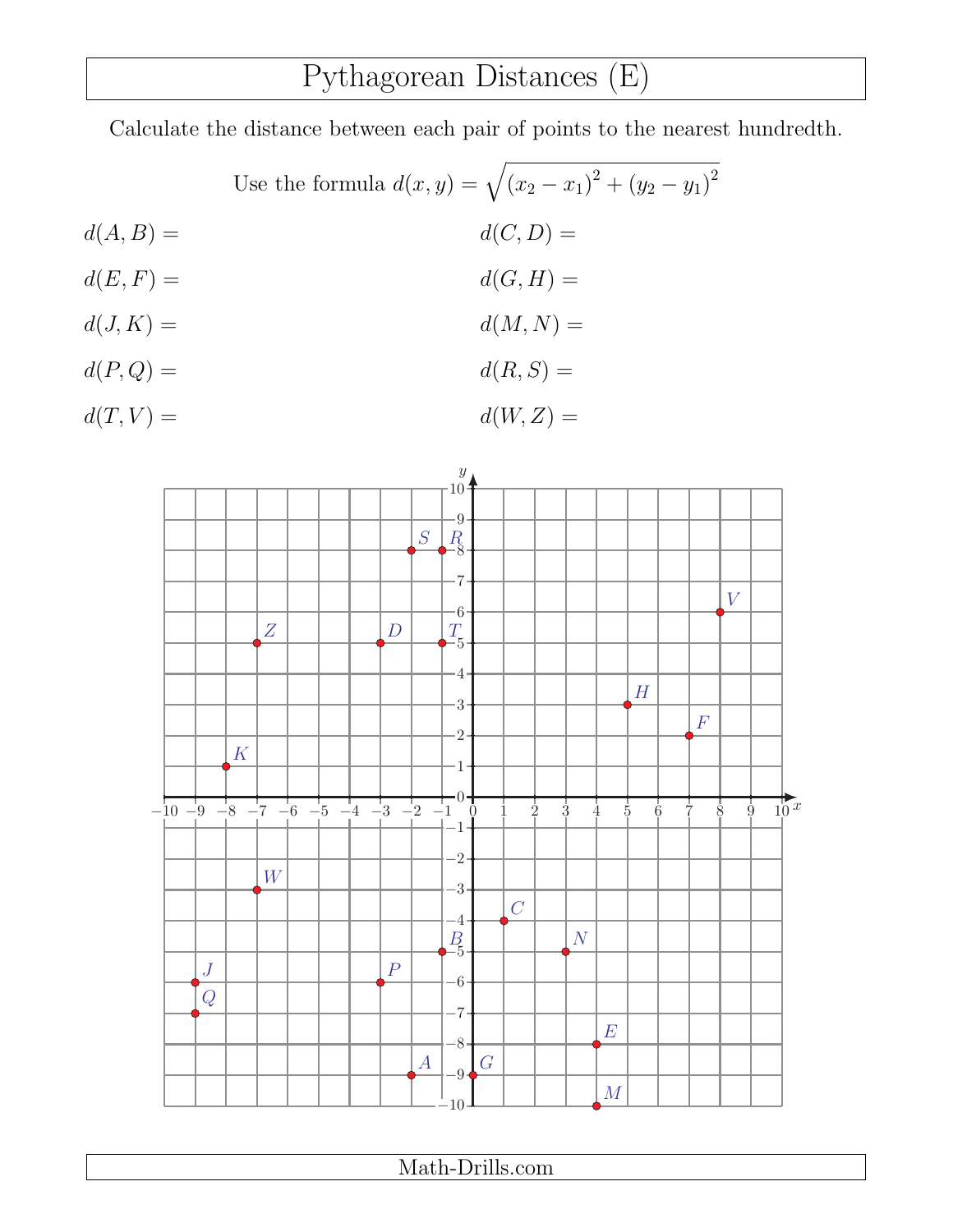### Pythagorean Distances (E) Answers

Calculate the distance between each pair of points to the nearest hundredth.

Use the formula  $d(x, y) = \sqrt{(x_2 - x_1)^2 + (y_2 - y_1)^2}$  $d(A, B) = 4.12 \text{ units}$   $d(C, D) = 9.85 \text{ units}$  $d(E, F) = 10.44 \text{ units}$   $d(G, H) = 13 \text{ units}$  $d(J, K) = 7.07 \text{ units}$   $d(M, N) = 5.1 \text{ units}$  $d(P,Q) = 6.08 \text{ units}$   $d(R, S) = 1 \text{ units}$  $d(T, V) = 9.06 \text{ units}$   $d(W, Z) = 8 \text{ units}$ 

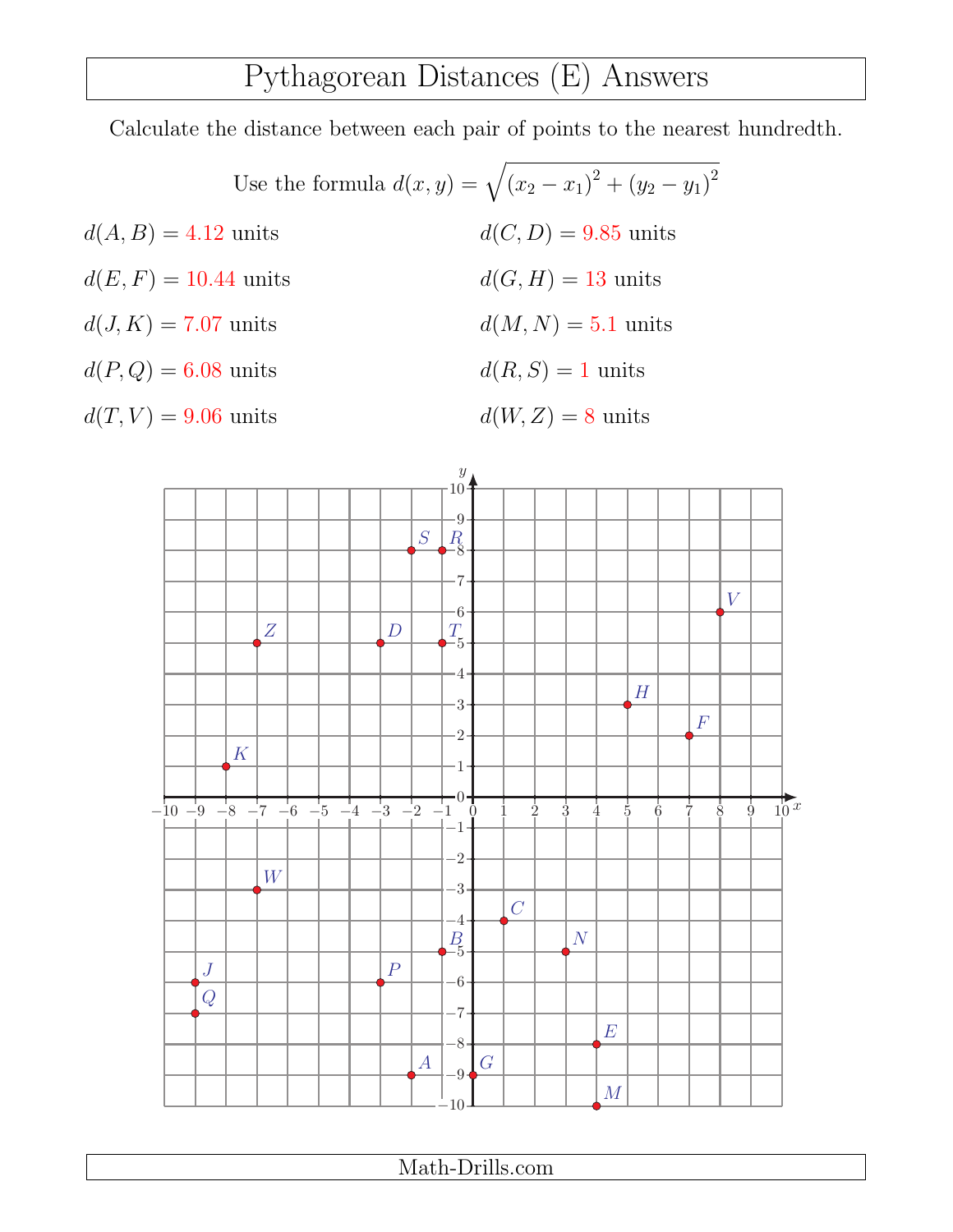### Pythagorean Distances (F)

Calculate the distance between each pair of points to the nearest hundredth.

Use the formula  $d(x, y) = \sqrt{(x_2 - x_1)^2 + (y_2 - y_1)^2}$  $d(A, B) = d(C, D) =$  $d(E, F) = d(G, H) =$  $d(J, K) = d(M, N) =$  $d(P,Q) = d(R, S) =$ 

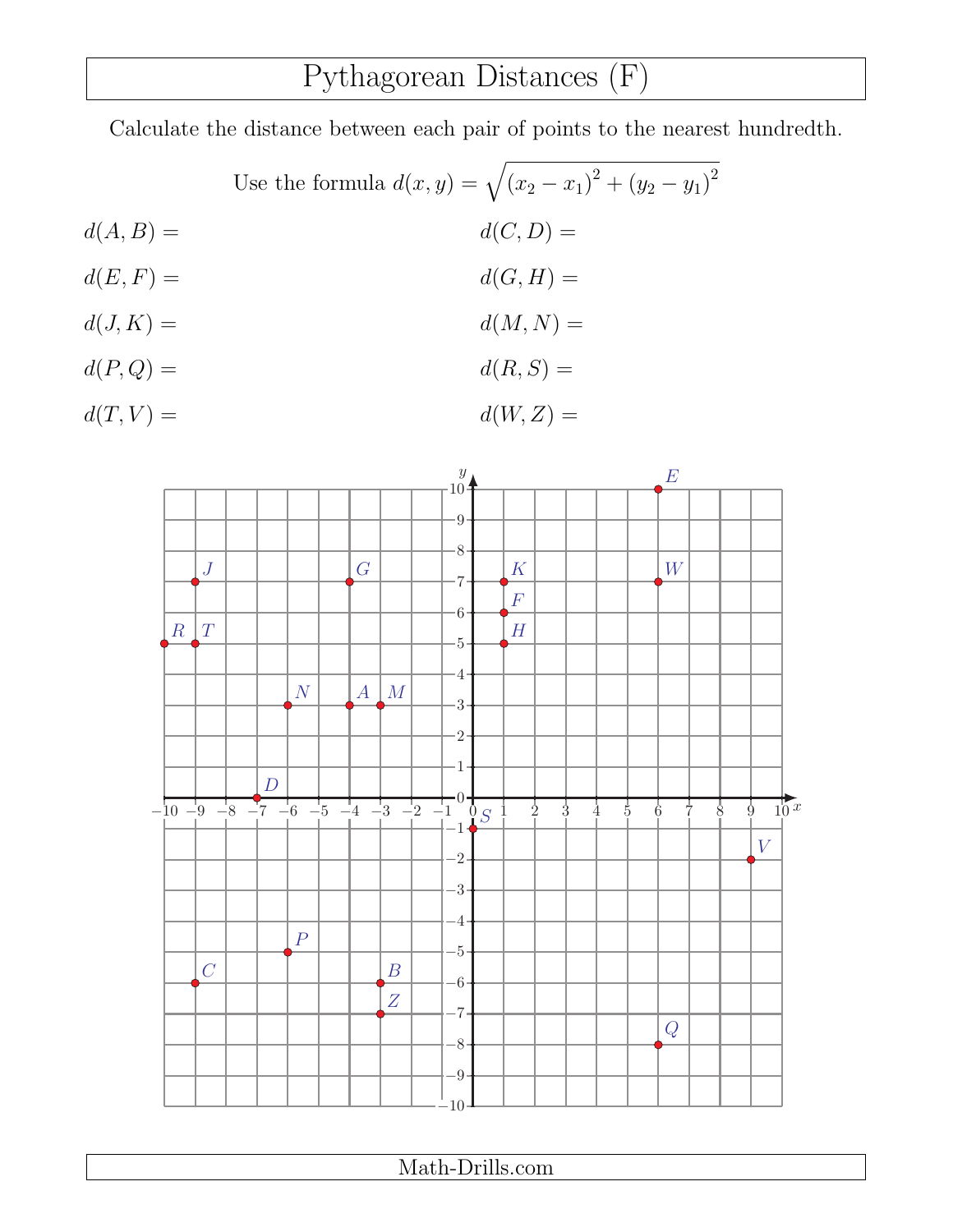### Pythagorean Distances (F) Answers

Calculate the distance between each pair of points to the nearest hundredth.

Use the formula  $d(x, y) = \sqrt{(x_2 - x_1)^2 + (y_2 - y_1)^2}$  $d(A, B) = 9.06$  units  $d(C, D) = 6.32$  units  $d(E, F) = 6.4 \text{ units}$   $d(G, H) = 5.39 \text{ units}$  $d(J, K) = 10$  units  $d(M, N) = 3$  units  $d(P,Q) = 12.37 \text{ units}$   $d(R, S) = 11.66 \text{ units}$  $d(T, V) = 19.31 \text{ units}$   $d(W, Z) = 16.64 \text{ units}$ 

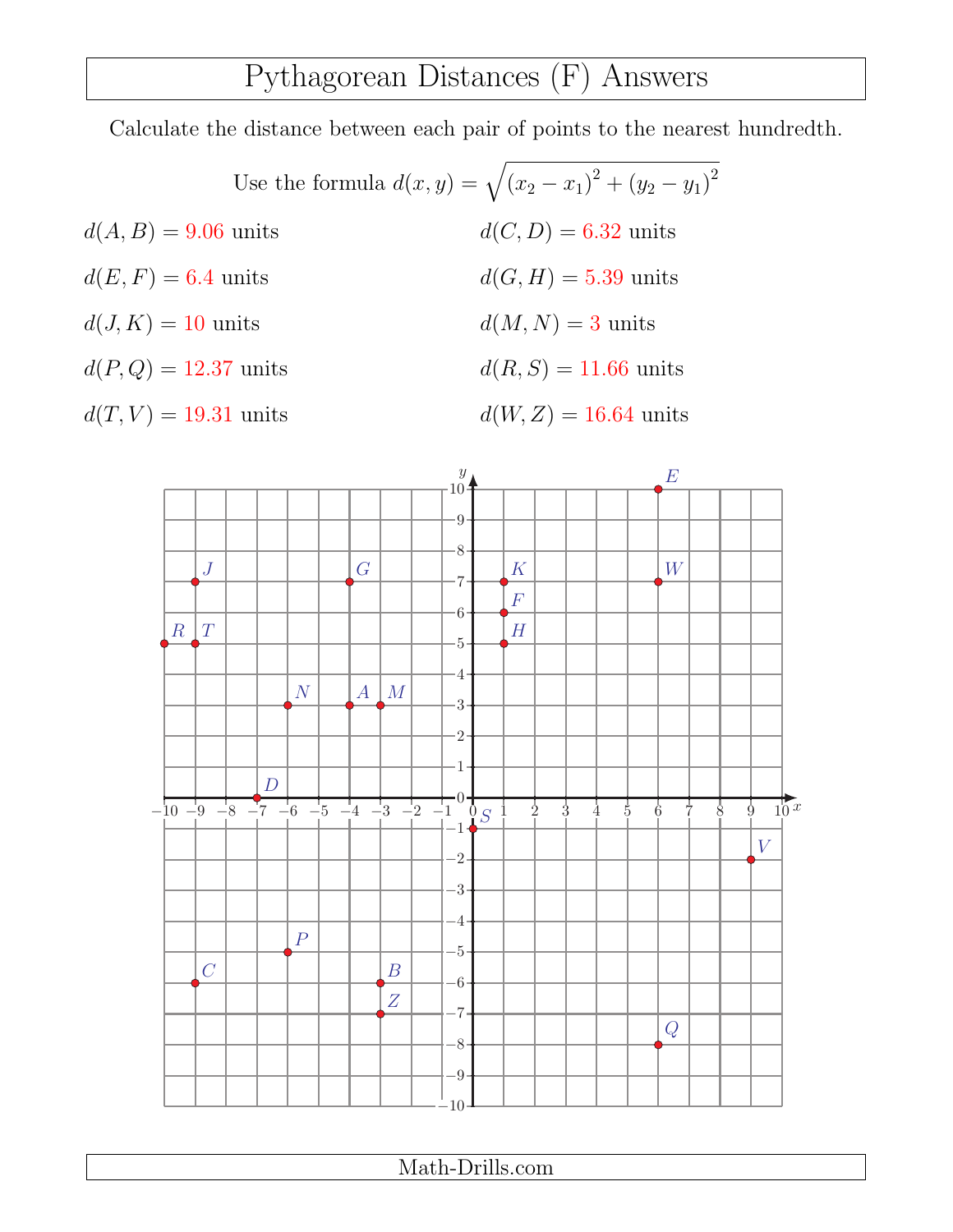# Pythagorean Distances (G)

Calculate the distance between each pair of points to the nearest hundredth.

Use the formula  $d(x, y) = \sqrt{(x_2 - x_1)^2 + (y_2 - y_1)^2}$  $d(A, B) = d(C, D) =$  $d(E, F) = d(G, H) =$  $d(J, K) = d(M, N) =$  $d(P,Q) = d(R, S) =$ 

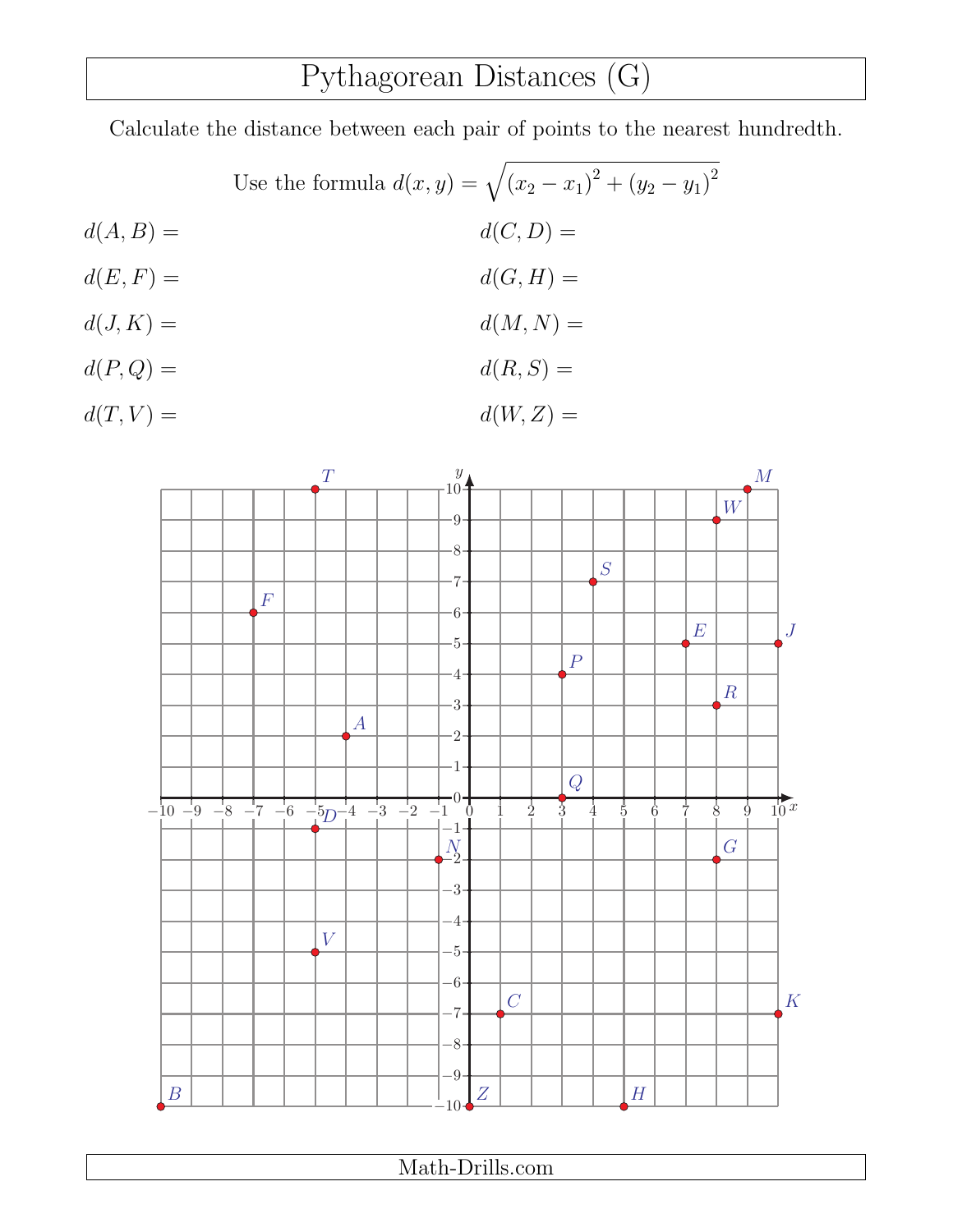### Pythagorean Distances (G) Answers

Calculate the distance between each pair of points to the nearest hundredth.

Use the formula  $d(x, y) = \sqrt{(x_2 - x_1)^2 + (y_2 - y_1)^2}$  $d(A, B) = 13.42 \text{ units}$   $d(C, D) = 8.49 \text{ units}$  $d(E, F) = 14.04 \text{ units}$   $d(G, H) = 8.54 \text{ units}$  $d(J, K) = 12 \text{ units}$   $d(M, N) = 15.62 \text{ units}$  $d(P,Q) = 4 \text{ units}$   $d(R, S) = 5.66 \text{ units}$  $d(T, V) = 15 \text{ units}$   $d(W, Z) = 20.62 \text{ units}$ 

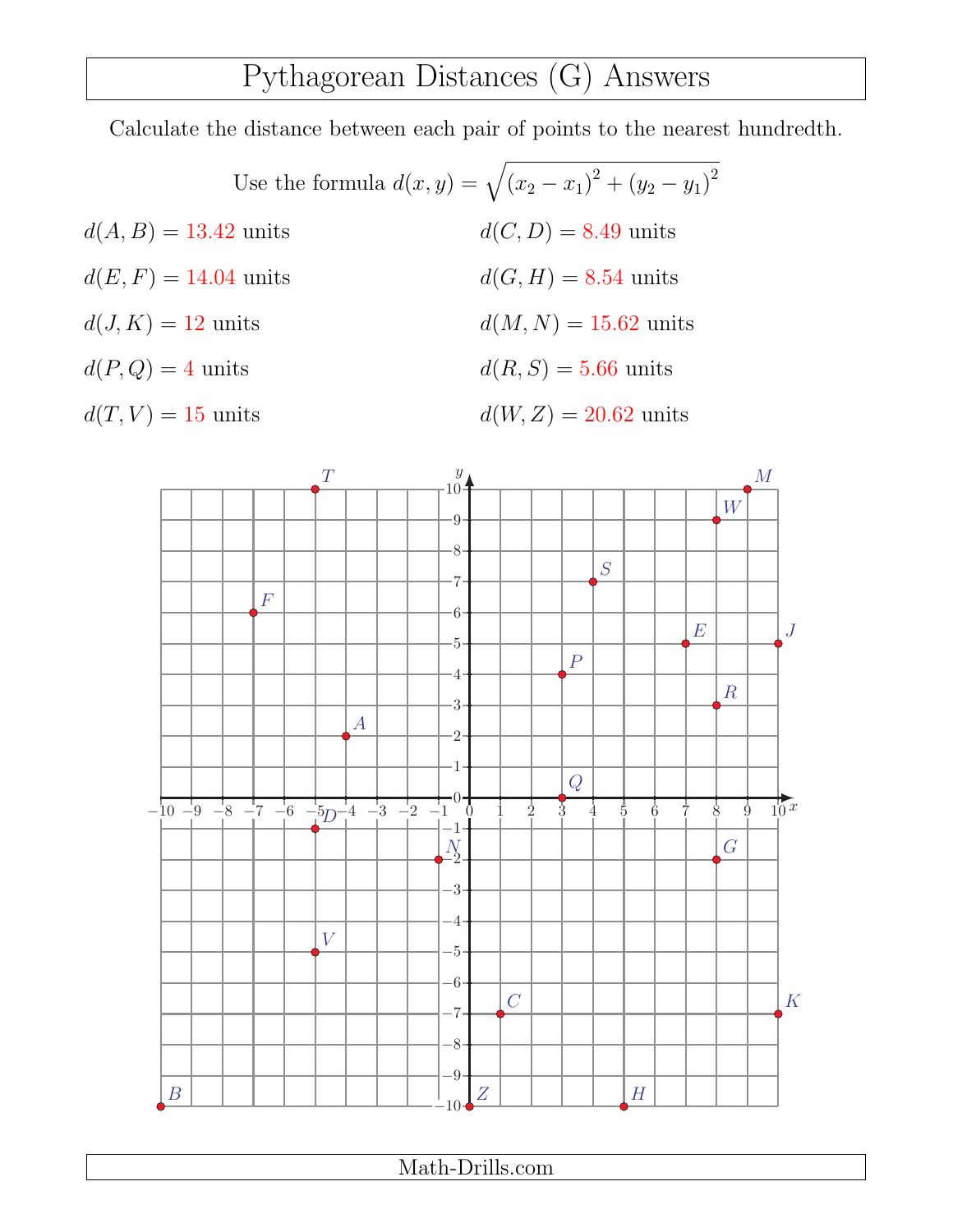# Pythagorean Distances (H)

Calculate the distance between each pair of points to the nearest hundredth.

Use the formula 
$$
d(x, y) = \sqrt{(x_2 - x_1)^2 + (y_2 - y_1)^2}
$$

$$
d(A, B) =
$$

$$
d(C, D) =
$$

$$
d(C, H) =
$$

$$
d(J, K) =
$$

$$
d(J, K) =
$$

$$
d(M, N) =
$$

$$
d(R, S) =
$$

 $d(T, V) = d(W, Z) =$ 

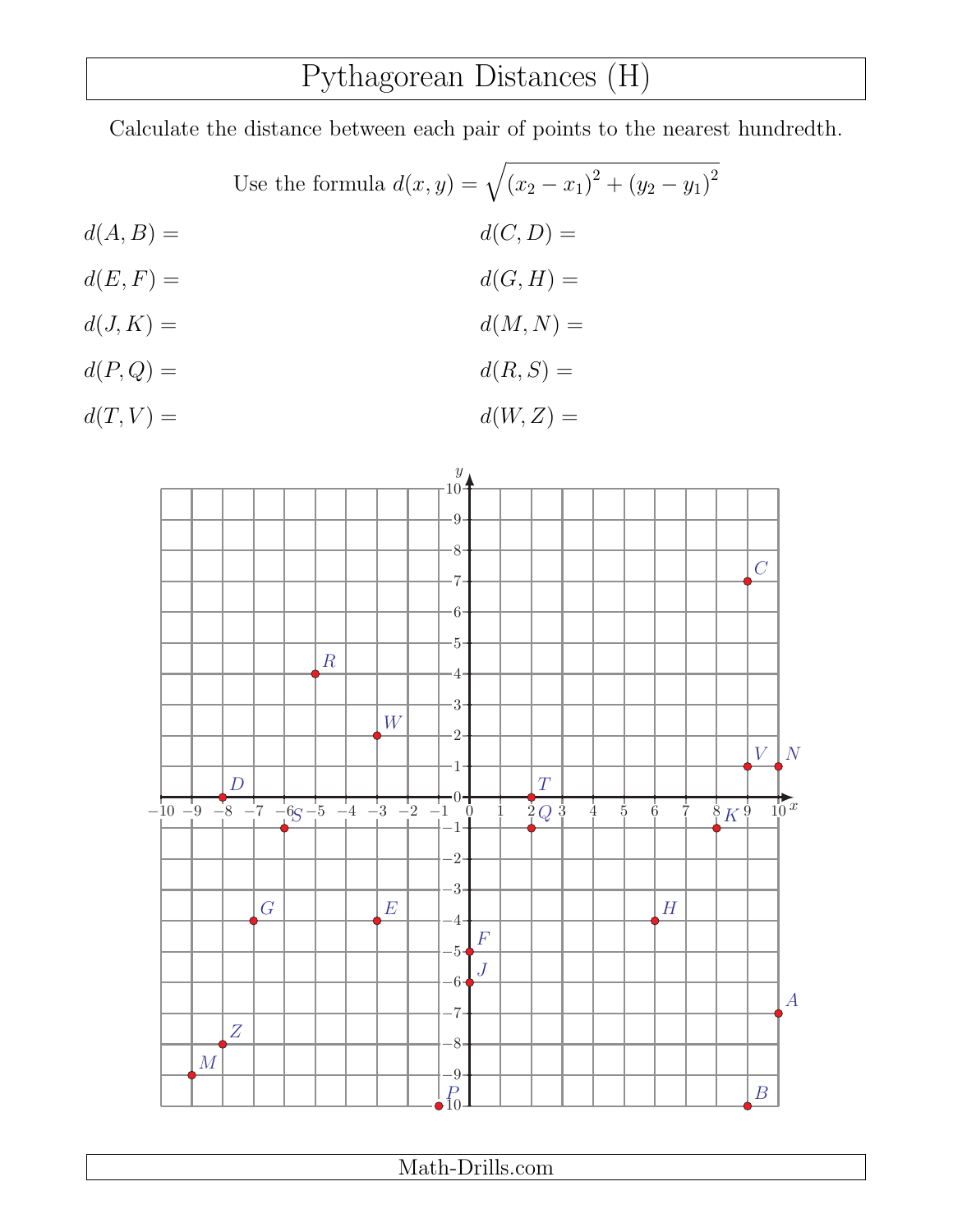### Pythagorean Distances (H) Answers

Calculate the distance between each pair of points to the nearest hundredth.

Use the formula  $d(x, y) = \sqrt{(x_2 - x_1)^2 + (y_2 - y_1)^2}$  $d(A, B) = 3.16$  units  $d(C, D) = 18.38$  units  $d(E, F) = 3.16 \text{ units}$   $d(G, H) = 13 \text{ units}$  $d(J, K) = 9.43$  units  $d(M, N) = 21.47$  units  $d(P,Q) = 9.49 \text{ units}$   $d(R, S) = 5.1 \text{ units}$  $d(T, V) = 7.07 \text{ units}$   $d(W, Z) = 11.18 \text{ units}$ 

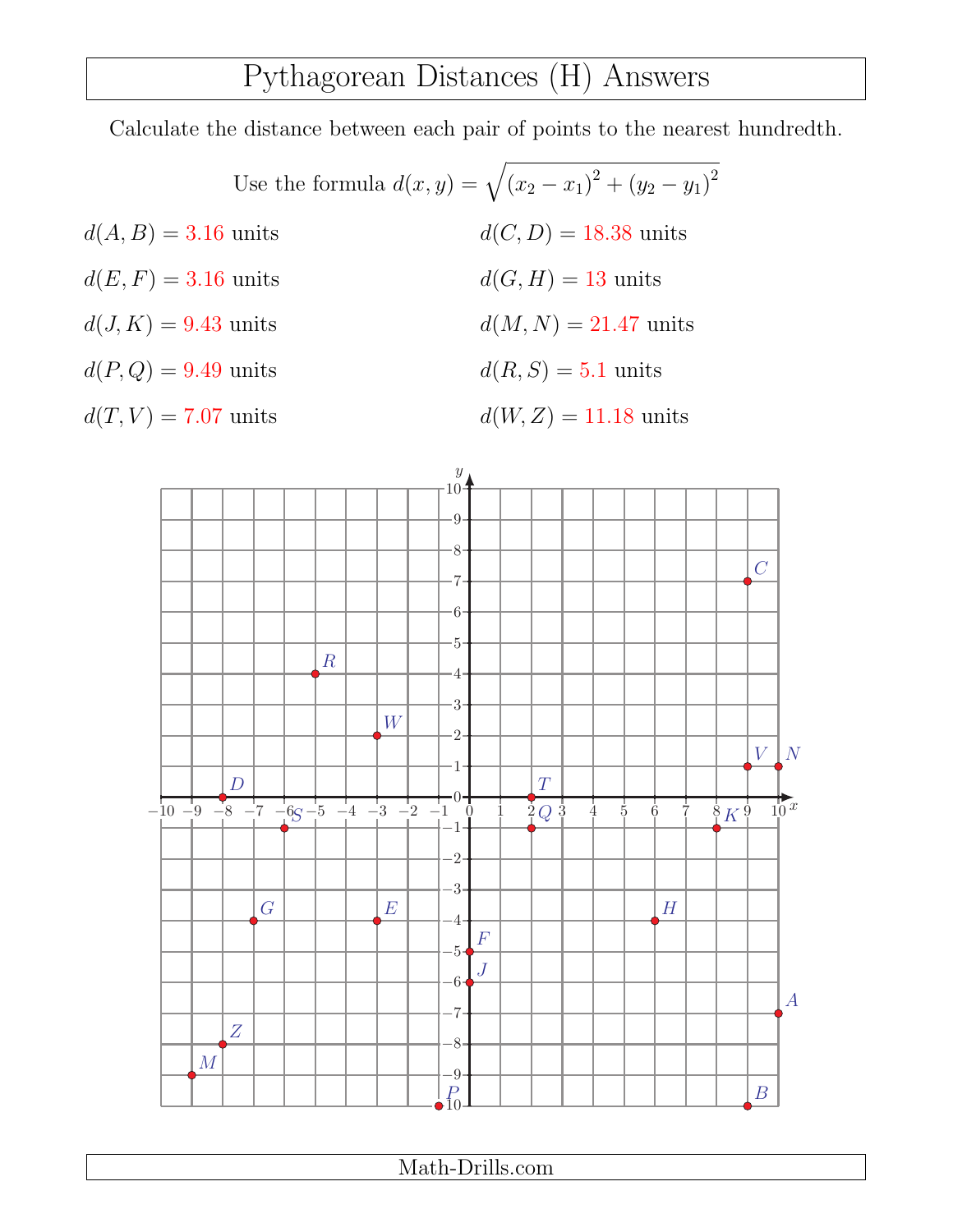### Pythagorean Distances (I)

Calculate the distance between each pair of points to the nearest hundredth.

Use the formula  $d(x, y) = \sqrt{(x_2 - x_1)^2 + (y_2 - y_1)^2}$  $d(A, B) = d(C, D) =$  $d(E, F) = d(G, H) =$  $d(J, K) = d(M, N) =$  $d(P,Q) = d(R, S) =$ 

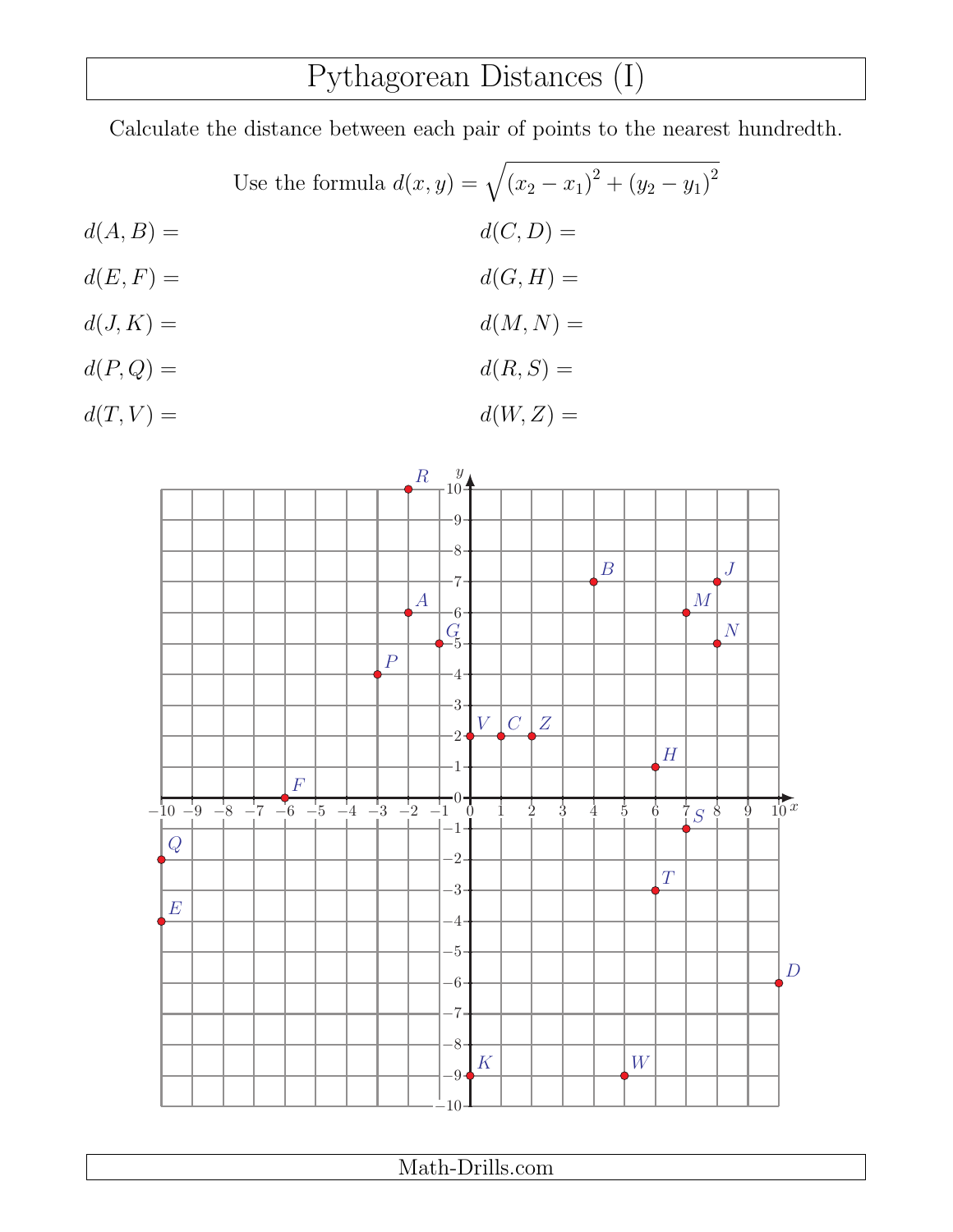#### Pythagorean Distances (I) Answers

Calculate the distance between each pair of points to the nearest hundredth.

Use the formula  $d(x, y) = \sqrt{(x_2 - x_1)^2 + (y_2 - y_1)^2}$  $d(A, B) = 6.08$  units  $d(C, D) = 12.04$  units  $d(E, F) = 5.66$  units  $d(G, H) = 8.06$  units  $d(J, K) = 17.89$  units  $d(M, N) = 1.41$  units  $d(P,Q) = 9.22 \text{ units}$   $d(R, S) = 14.21 \text{ units}$  $d(T, V) = 7.81 \text{ units}$   $d(W, Z) = 11.4 \text{ units}$ 

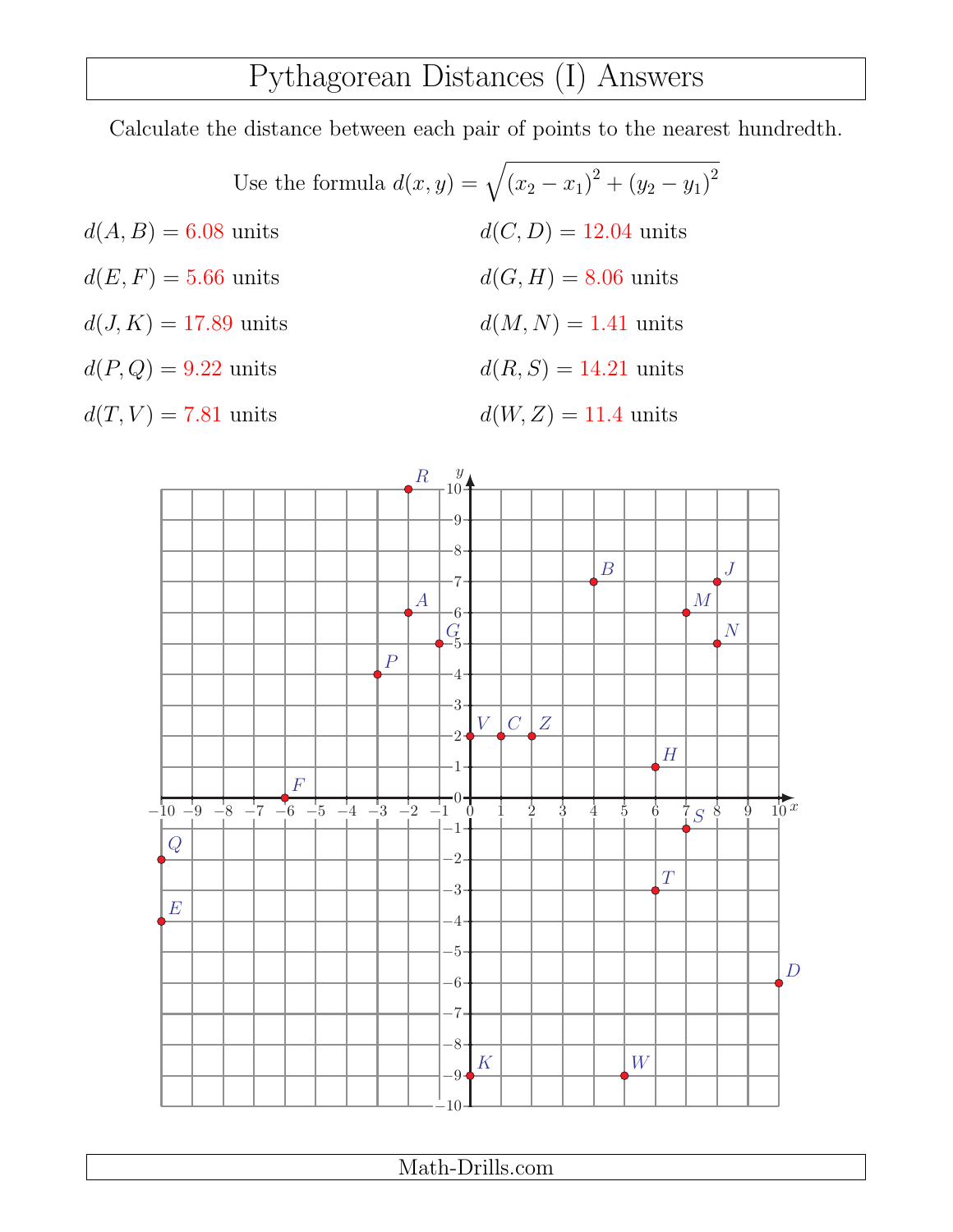# Pythagorean Distances (J)

Calculate the distance between each pair of points to the nearest hundredth.

Use the formula 
$$
d(x, y) = \sqrt{(x_2 - x_1)^2 + (y_2 - y_1)^2}
$$

$$
d(A, B) =
$$

$$
d(C, D) =
$$

$$
d(C, H) =
$$

$$
d(A, K) =
$$

$$
d(A, K) =
$$

$$
d(M, N) =
$$

$$
d(R, S) =
$$

 $d(T, V) = d(W, Z) =$